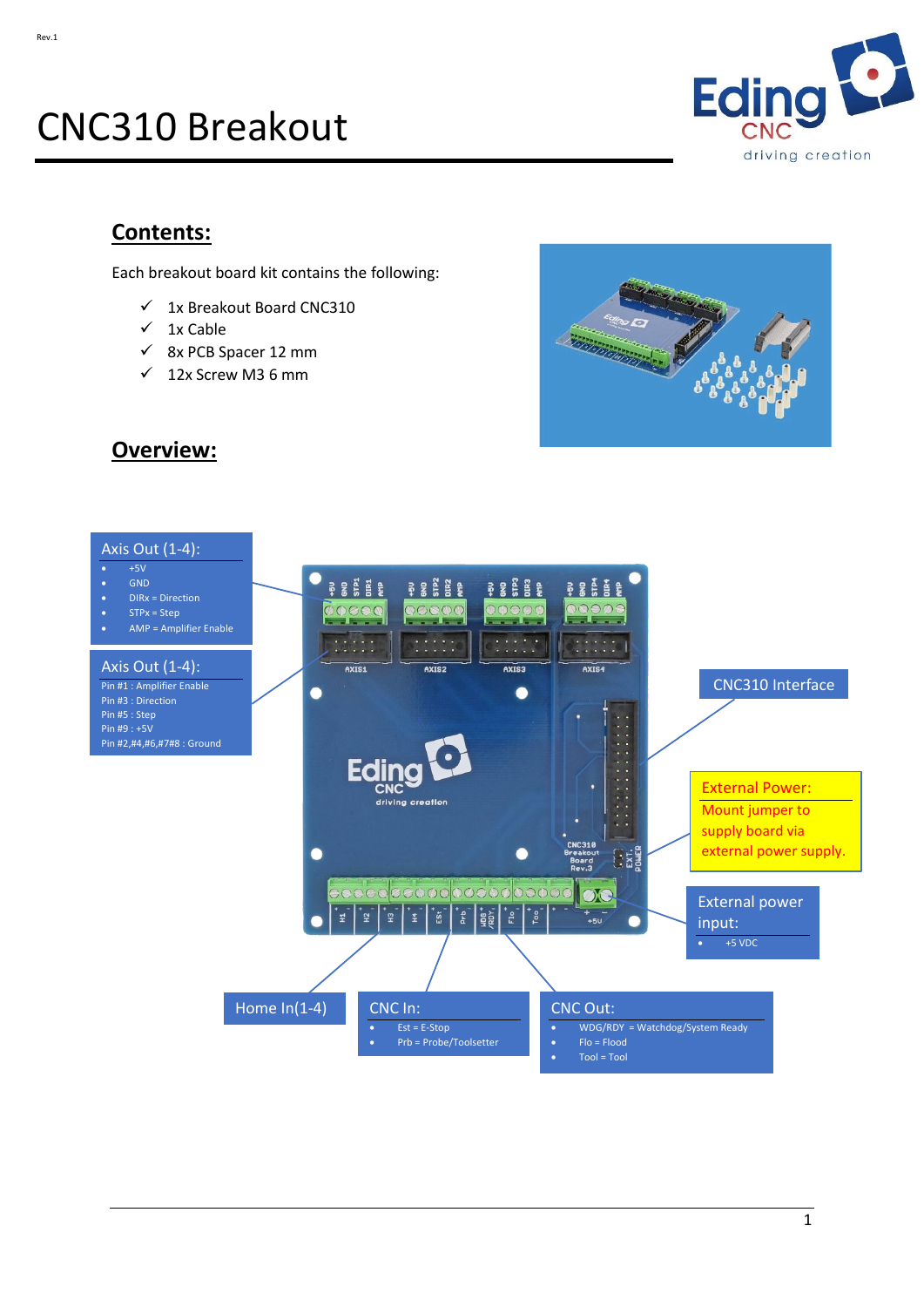# **Mounting CNC310 on breakout board:**

The kit contains all the mounting material to mount a CNC310 controller and the breakout board.

### **Step 1. Mount PCB spacers on breakout board**

The first step is to mount the 4 PCB spacers on the breakout board. Each spacer is fixed by one of the M3 screws from the bottom.



### **Step 2. Attached the cable to the CNC310**

Next, the cable needs to me mounted, maker sure you have the correct orientation.

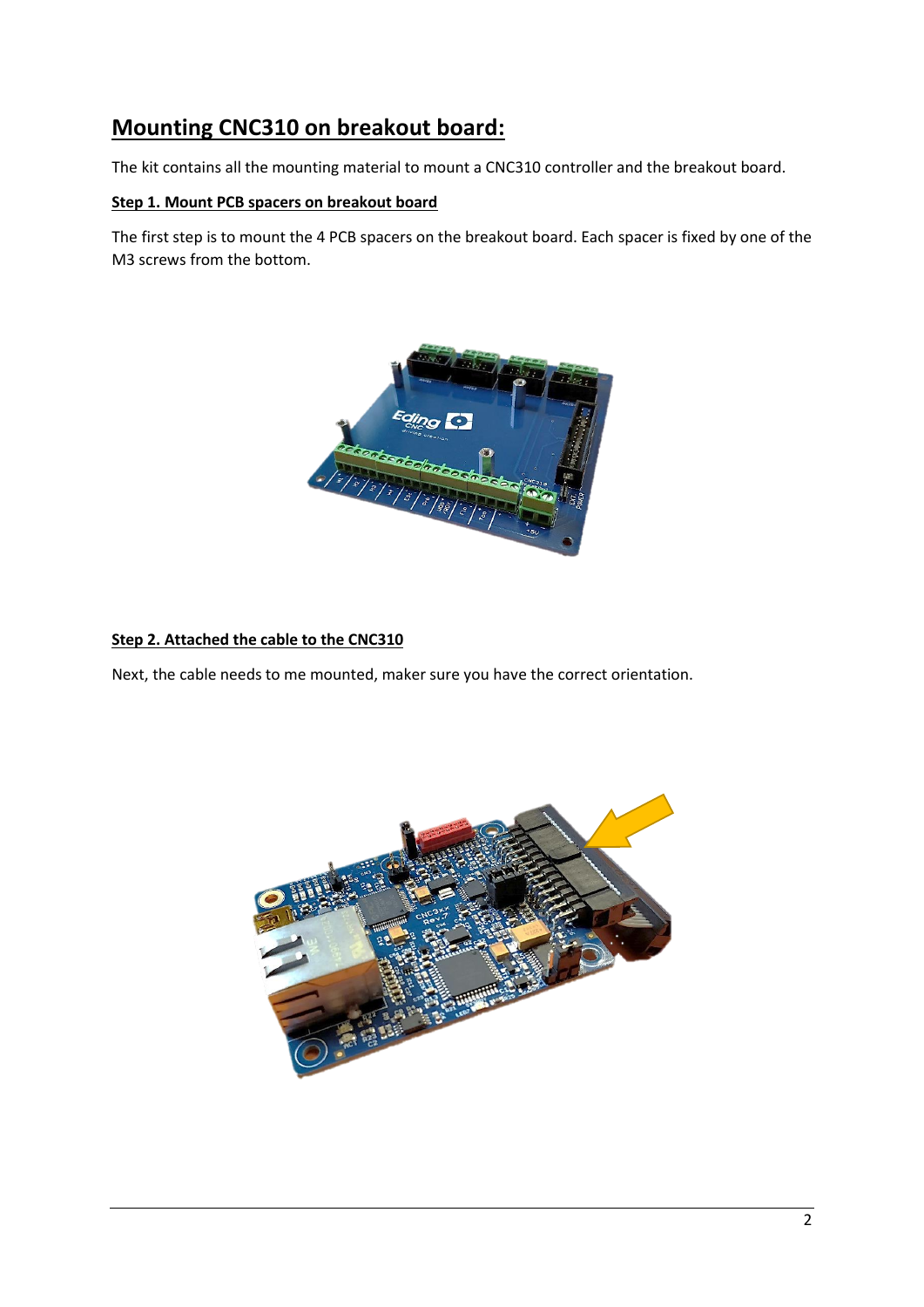# **Step 3. Connect CNC310 to breakout board**

Connect the CNC310 by connecting the cable into the boxheader on the breakout board.



# **Step 4. Mount CNC310**

Finally, use 4 M3 screws to mount the CNC310 on the spacers.



*You're done !*